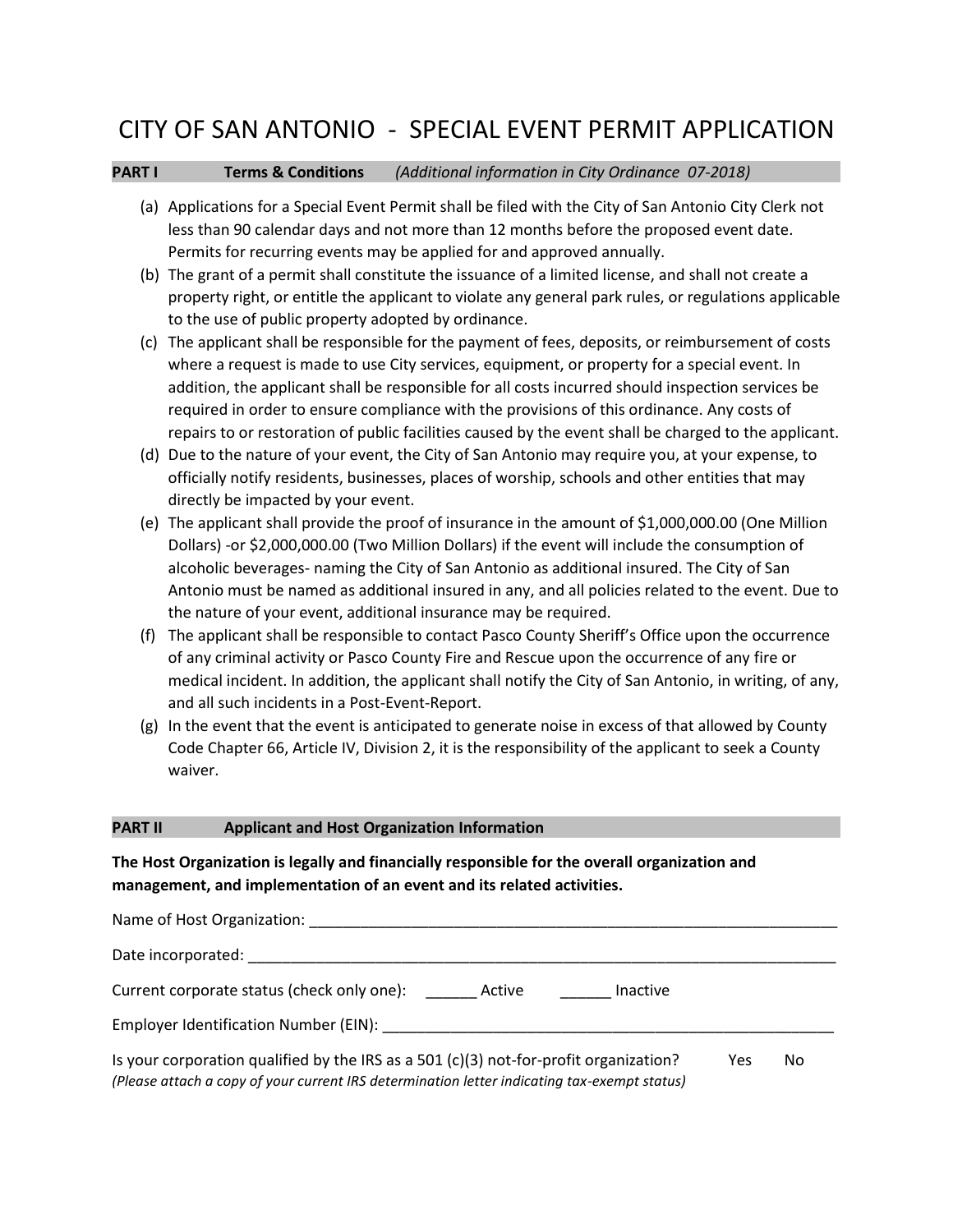In the space below, please provide a brief description of the mission and or goals of your organization:

# **PART III Event Information**  Name of proposed event: \_\_\_\_\_\_\_\_\_\_\_\_\_\_\_\_\_\_\_\_\_\_\_\_\_\_\_\_\_\_\_\_\_\_\_\_\_\_\_\_\_\_\_\_\_\_\_\_\_\_\_\_\_\_\_ Dates: \_\_\_\_\_\_\_\_\_\_\_\_\_\_\_\_\_\_\_\_\_\_\_\_\_\_\_\_\_\_\_\_\_\_\_\_\_\_\_\_\_\_\_\_\_\_\_\_\_\_\_\_\_\_\_\_\_\_\_\_\_\_\_\_\_\_\_\_\_\_\_ Times: \_\_\_\_\_\_\_\_\_\_\_\_\_\_\_\_\_\_\_\_\_\_\_\_\_\_\_\_\_\_\_\_\_\_\_\_\_\_\_\_\_\_\_\_\_\_\_\_\_\_\_\_\_\_\_\_\_\_\_\_\_\_\_\_\_\_\_\_\_\_\_ Proposed location/boundaries/venue of event: \_\_\_\_\_\_\_\_\_\_\_\_\_\_\_\_\_\_\_\_\_\_\_\_\_\_\_\_\_\_\_\_\_\_\_ Have you held this event in San Antonio previously? The Management of the Yes No If yes, when: \_\_\_\_\_\_\_\_\_\_\_\_\_\_\_\_\_\_\_\_\_\_\_\_\_\_\_\_\_\_\_\_ Will the event require the closure of a state highway? The Manuson Manuson Manuson Manuson Manuson Manuson Manuson Manuson Manuson Manuson Manuson Manuson Manuson Manuson Manuson Manuson Manuson Manuson Manuson Manuson Man *If yes, a separate request form for state road closure must be submitted with this application.* Will the event require the closure of any City streets/avenues? The Most Constants No Will the event have live or amplified music of any kind? The Most Constants No Wes No If yes, between what hours each day: \_\_\_\_\_\_\_\_\_\_\_\_\_\_\_\_\_\_\_\_\_\_\_\_\_\_\_\_\_\_\_\_\_\_\_\_\_\_\_\_\_\_\_\_ Estimated number of spectators / participants: \_\_\_\_\_\_\_\_\_\_\_\_\_\_\_\_\_\_\_\_\_\_\_\_\_\_\_\_\_\_\_\_\_ Estimated number of support staff / volunteers: \_\_\_\_\_\_\_\_\_\_\_\_\_\_\_\_\_\_\_\_\_\_\_\_\_\_\_\_\_\_\_\_ Estimated number of vendors: \_\_\_\_\_\_\_\_\_\_\_\_\_\_\_\_\_\_\_\_\_\_\_\_\_\_\_\_\_\_\_\_\_\_\_\_\_\_\_\_\_\_\_\_\_\_\_\_\_ Estimated number of food / beverage concessionaires: \_\_\_\_\_\_\_\_\_\_\_\_\_\_\_\_\_\_\_\_\_\_\_\_\_\_\_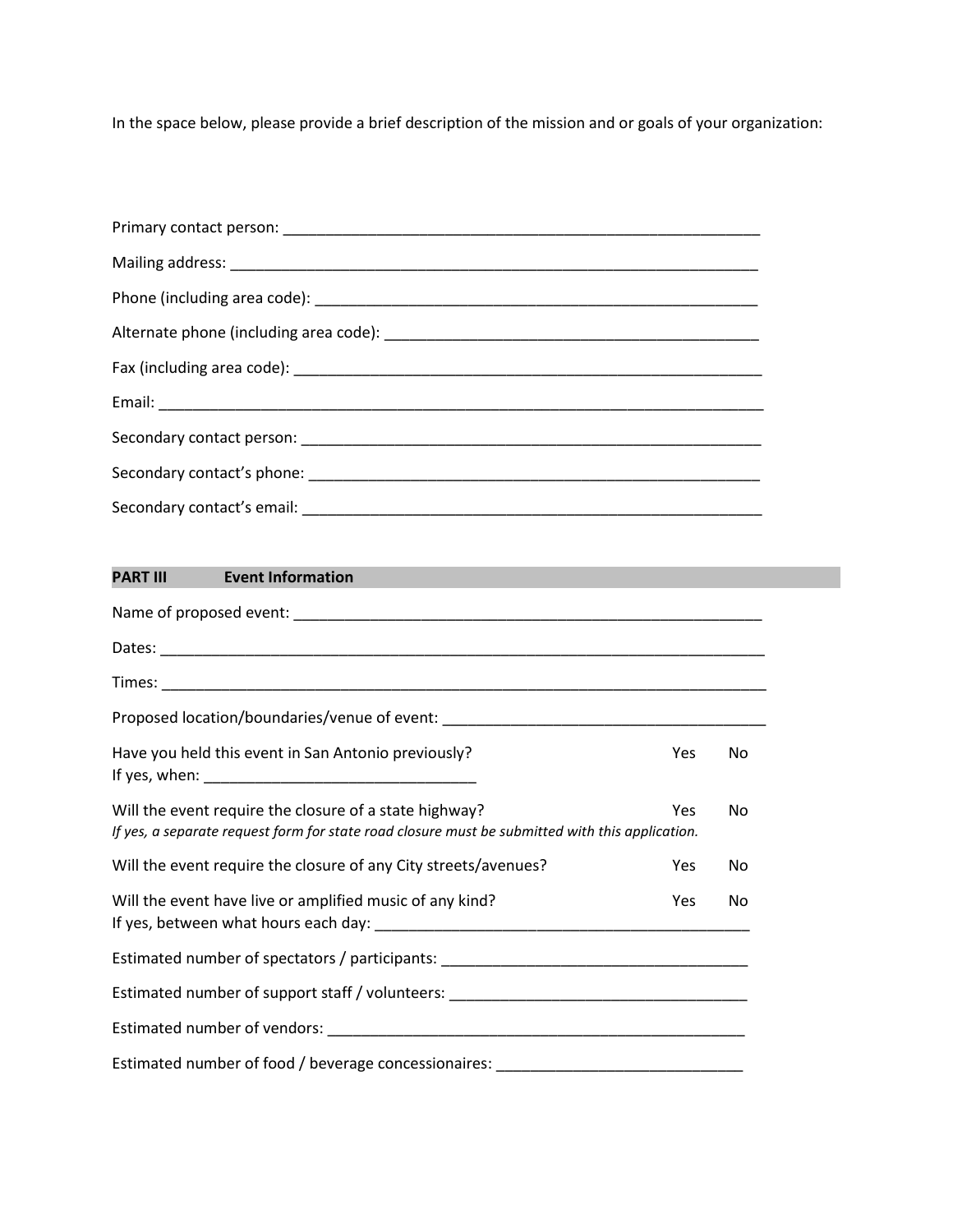Will alcohol be sold, served or consumed at this event? The Most Consumer Ses No *If yes, an application for a permit for consumption of alcoholic beverages must also be submitted and approved.*

In the event of hazardous weather, do you have an alternate date selected? Yes No If yes, please list the alternate date(s) \_\_\_\_\_\_\_\_\_\_\_\_\_\_\_\_\_\_\_\_\_\_\_\_\_\_\_\_\_\_\_\_\_\_\_\_\_\_\_\_\_\_\_

Briefly describe the proposed event and the specific activities associated with it. Attach additional sheets if needed.

Please list all equipment [e.g. stage, tents, vehicles, etc.] that you propose to use in the event or bring onto City property, streets or park areas. All are subject to approval. *NOTE: tents larger than 10 x 10 will also require a fire rating certificate.*

What electrical services will be required/provided for this event (Please be as specific as possible):

What utilities will be required for this event [e.g. restroom, garbage cans and collection]:

Describe location and number of public facilities to be provided for this event [e.g. toilets, garbage cans, etc.]: *Also provide/attach a map indicating this information and documentation of the appropriate application for Pasco County Health Department permitting for public facilities.*

| Do you have a traffic control / parking plan for this event?<br>If yes, please describe (including fees if any): | Yes | No |
|------------------------------------------------------------------------------------------------------------------|-----|----|
| Will you hire a private security firm for this event?<br>Company name and contact:                               | Yes | No |
| Will this event require potable water?<br>If yes, for what purposes:                                             | Yes | No |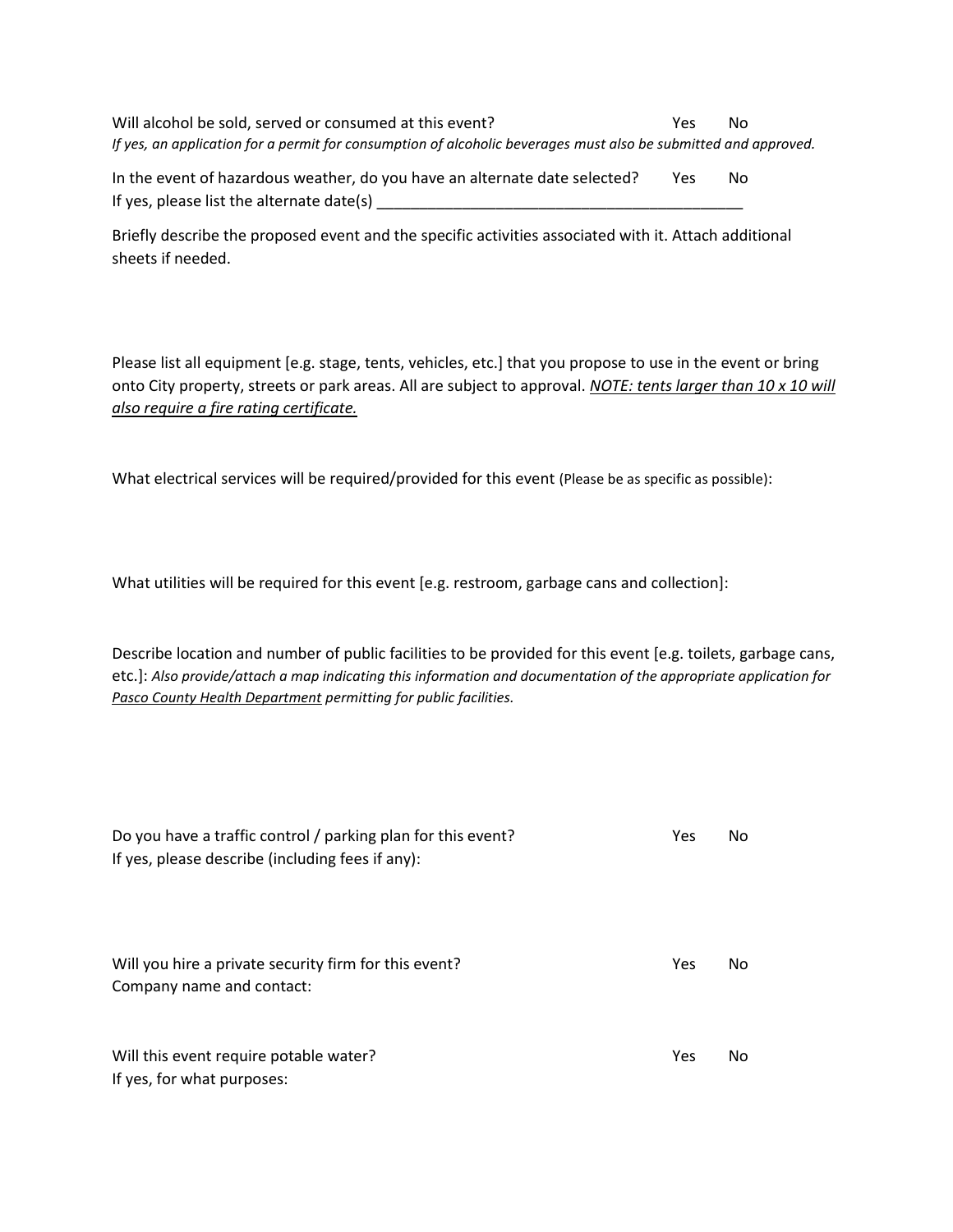### **PART IV Event sponsorship**

How will this event be marketed, promoted or advertised?

| Are there co-sponsors for this event?                                                                                                    | Yes        | No. |
|------------------------------------------------------------------------------------------------------------------------------------------|------------|-----|
| If yes, please list:                                                                                                                     |            |     |
| Will a fee be charged to attend this event?                                                                                              | Yes        | No. |
| Admission fee (in dollars):                                                                                                              |            |     |
| Are you requesting services and/or monetary participation from the City?<br>If yes, please describe service(s) and/or amounts requested: | <b>Yes</b> | No. |

\_\_\_\_\_\_\_\_\_\_\_\_\_\_\_\_\_\_\_\_\_\_\_\_\_\_\_\_\_\_\_\_\_\_\_\_\_\_\_\_\_\_\_\_\_\_\_\_\_\_\_\_\_\_\_\_\_\_\_\_\_\_\_\_\_\_\_\_\_\_\_\_\_\_

## **PART V Required insurance information**

Does your corporation have liability insurance for this event? The Yes No If yes, who is your carrier:

Please attach proof of liability insurance in the amount of One Million Dollars [\$1,000,000.00], or Two Million Dollars [\$2,000,000.00] if the event will include the consumption of alcoholic beverages. All policies shall name "**City of San Antonio**"as an additional insured for the event. *Failure to provide this information at least one week prior to the event shall void the permit.*

### **PART VI General Permit Conditions** (*Additional specific conditions may be stated on the Permit)*

Every Special Event Permit is conditioned upon the applicant's compliance with all applicable federal, state, and local laws, including provisions of the City Code and applicable county codes, as well as with the terms and conditions of the permit issued. Except where specifically provided, the issuance of a Special Event Permit does not relieve the applicant from having to obtain other permits required by City Code including without limitation, building permits; or other approvals required by law, including without limitation, liquor licensing.

In issuing a Special Event Permit the City may impose additional special conditions. Please refer to *City Ordinance 07-2018, Section Two, (h)* for details.

Issuance of a Special Event Permit does not obligate or require the City to provide city services, equipment, or personnel in support of the event, although the City may provide services, equipment, and personnel reasonably available provided the applicant pays the City for the cost thereof. The City may require that certain city services, equipment and personnel shall be required and paid for by the applicant, for any event if the city commission, Parks Commissioner or Streets Commissioner reasonably determines that it is necessary in the interest of the public safety, health and welfare.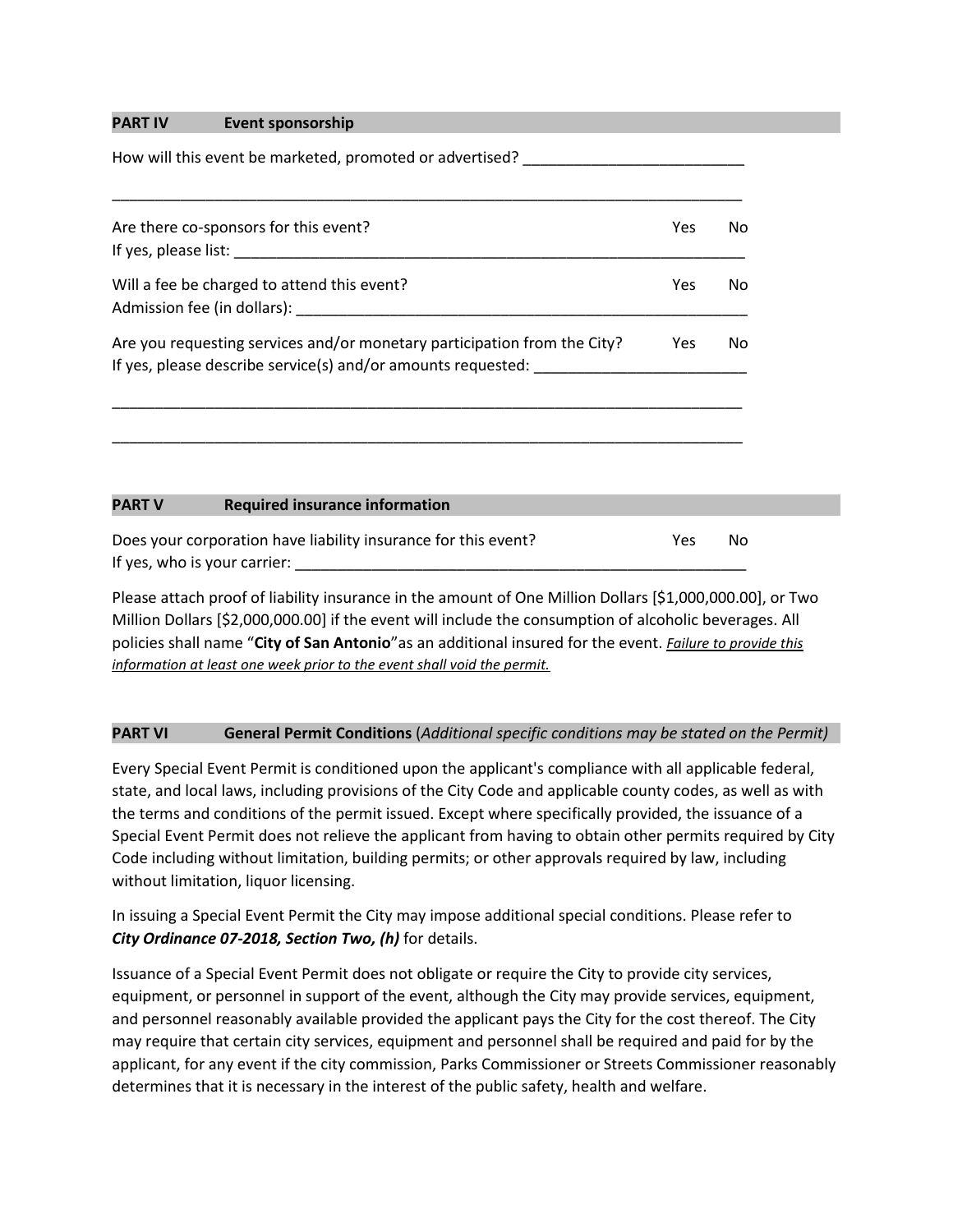### **PART VII Affidavit of Application & Hold-Harmless Acknowledgement**

By signing this application, you are certifying that you understand the information in this application to be true and correct to the best of your knowledge, and that you agree to comply with City of San Antonio Code of Ordinances and all city rules, regulations and policies. Should the City grant approval and a Special Event Permit be issued, you also agree to comply with any other rules and requirements provided by law.

In consideration of the privileges that may be granted by issuance of a Special Event permit, the Host Organization shall, to the fullest extent permitted by law, indemnify, defend and hold harmless the City, and all officials, agents and employees of the City, from and against all claims which may result from allowing Applicant to utilize the public right-of-way or City owned park. "Claim" as used in this agreement means any financial loss, claim, suit, action, damage, or expense, including but not limited to attorney's fees, attributable for bodily injury, sickness, disease or death, or injury to or destruction of tangible property including loss of use resulting there from.

The Host Organization's obligation to indemnify, defend, and hold harmless includes any claim by Host Organization's agents, employees, representatives or any subcontractor or its employees. Said indemnification shall not include claims resulting solely from the act, omission, negligence, or other fault on the part of the City, its officials, agents, or employees. I further certify that I, on behalf of the Host Organization, am also authorized to commit that organization, and therefore agree to be financially responsible for any costs and fees that may be incurred by or on behalf of the event to the City of San Antonio.

| (print name), as representative of |
|------------------------------------|
|                                    |

\_\_\_\_\_\_\_\_\_\_\_\_\_\_\_\_\_\_\_\_\_\_\_\_\_\_\_\_\_\_\_\_\_\_\_\_\_\_\_\_\_\_\_\_\_\_(print Host Organization's name) agree

to comply with all terms and conditions applicable to the conduct of special events, as set forth

in *City of San Antonio Ordinance 07-2018*, and further certify that the information contained in

\_\_\_\_\_\_\_\_\_\_\_\_\_\_\_\_\_\_\_\_\_\_\_\_\_\_\_\_\_\_\_\_\_\_\_\_\_\_\_\_\_\_\_\_\_ \_\_\_\_\_\_\_\_\_\_\_\_\_\_\_\_\_\_

this application is true and correct to the best of my knowledge.

\_\_\_\_\_\_\_\_\_\_\_\_\_\_\_\_\_\_\_\_\_\_\_\_\_\_\_\_\_\_\_\_\_\_\_\_\_\_\_\_\_\_\_\_\_

| Signature | Date |  |
|-----------|------|--|
|           |      |  |

*Title*

\_\_\_\_\_\_\_\_\_\_\_\_\_\_\_\_\_\_\_\_\_\_\_\_\_\_\_\_\_\_\_\_\_\_\_\_\_\_\_\_\_\_\_\_\_ *Print or type name of person signing above*

**Thank you for completing your Special Event Application. Please submit your completed application along with a detailed site plan to the City of San Antonio. Incomplete, illegible, and/or unsigned applications will not be accepted. Submission of a Special Event Application constitutes a request to use city property for the purpose of an event and does not guarantee event approval.**